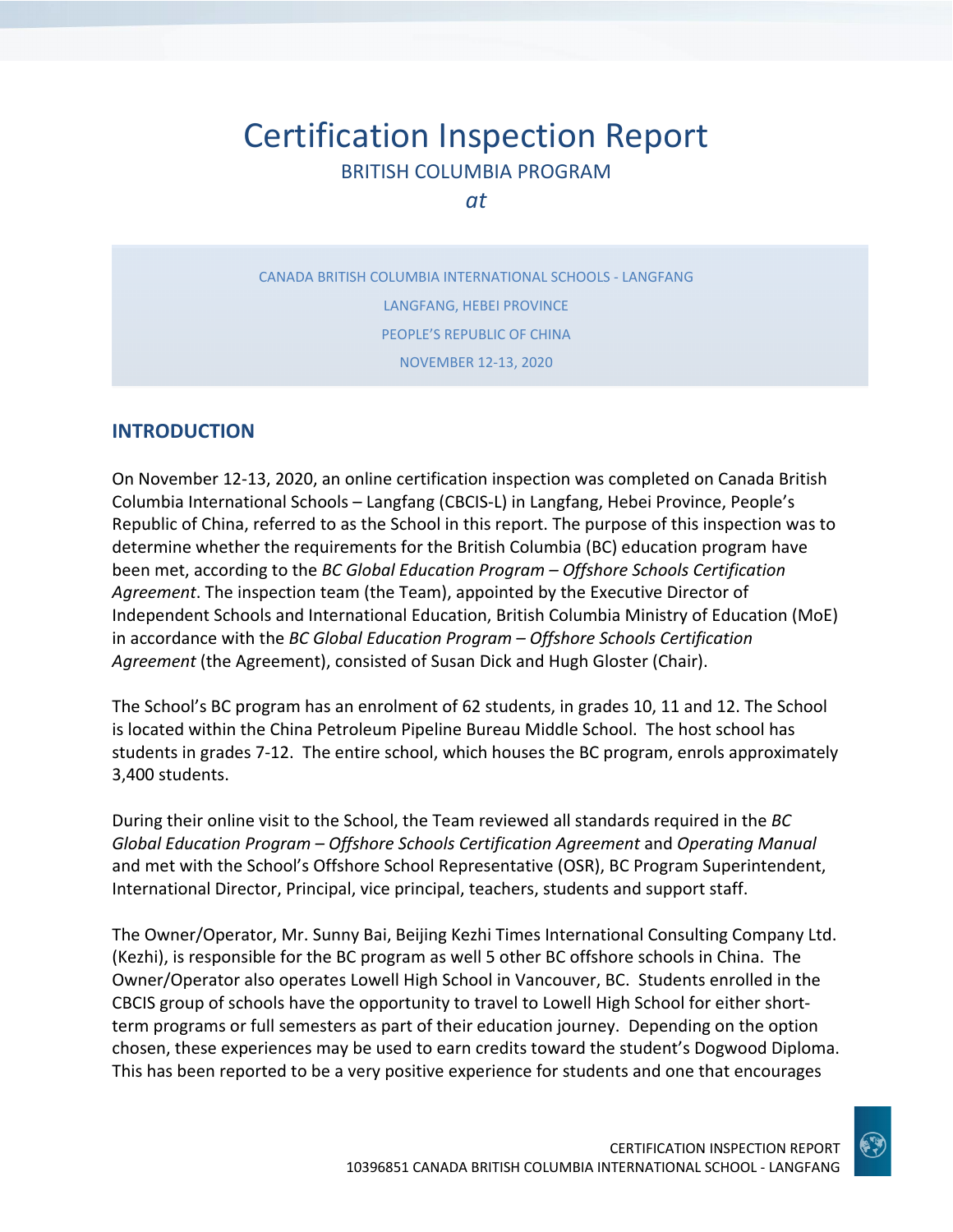them to consider BC post-secondary options after graduation. Lowell High School has also just begun offering the International Baccalaureate Program, which may provide another option for students studying within the CBCIS network of schools.

The BC program's philosophy, objectives and special features include:

• Being dedicated to preparing students for success in a rapidly changing world by providing a supportive learning environment that recognizes and respects individual differences, encourages students to challenge personal limits and promotes excellence.

For the current school year, the CBCIS family of schools have also adopted a standardized course offering and delivery schedule. This will allow students from multiple different CBCIS schools to take courses at Lowell High School in Vancouver while staying on the same pathway to graduation.

The Team would like to thank Canada British Columbia International Schools – Langfang for its cooperation and preparedness for the virtual inspection process. The Principal and CBCIS Superintendent were proactive in sending as much information as possible in advance of the inspection and were responsive to questions and requests from the Team during the process.

| The School has satisfactorily addressed requirements contained in the previous inspection |                    |                    |                 |  |
|-------------------------------------------------------------------------------------------|--------------------|--------------------|-----------------|--|
| report.                                                                                   |                    |                    |                 |  |
| $\Box$ Requirement                                                                        | $\Box$ Requirement | $\Box$ Reauirement | $\boxtimes$ Not |  |

| $\Box$ Requirement | $\Box$ Requirement   | $\Box$ Requirement | $\boxtimes$ Not |
|--------------------|----------------------|--------------------|-----------------|
| Met                | <b>Partially Met</b> | Not Met            | Applicable      |

Comment:

While no requirements were listed in the previous inspection report of 2019, suggestions were made to further enhance the delivery of the BC program at CBCIS-Langfang. Evidence was provided during the virtual inspection that the School had taken specific action in response.

One of the previous suggestions related to the importance of retaining strong faculty and leadership at the School, and the OSR was recognized for the work that had been done to secure experienced personnel in the roles of Principal and vice principal. The new administration also reported being very pleased with the new teachers who had been appointed to fill the vacant classroom assignments.

The previous report also referenced a number of issues pertaining to the delivery of the new BC curriculum. This is an area of focus that the administrative team are currently addressing through weekly staff meetings and other professional development activities. More will be possible once the three teachers who are currently teaching remotely are able to join the Principal and vice principal on campus.

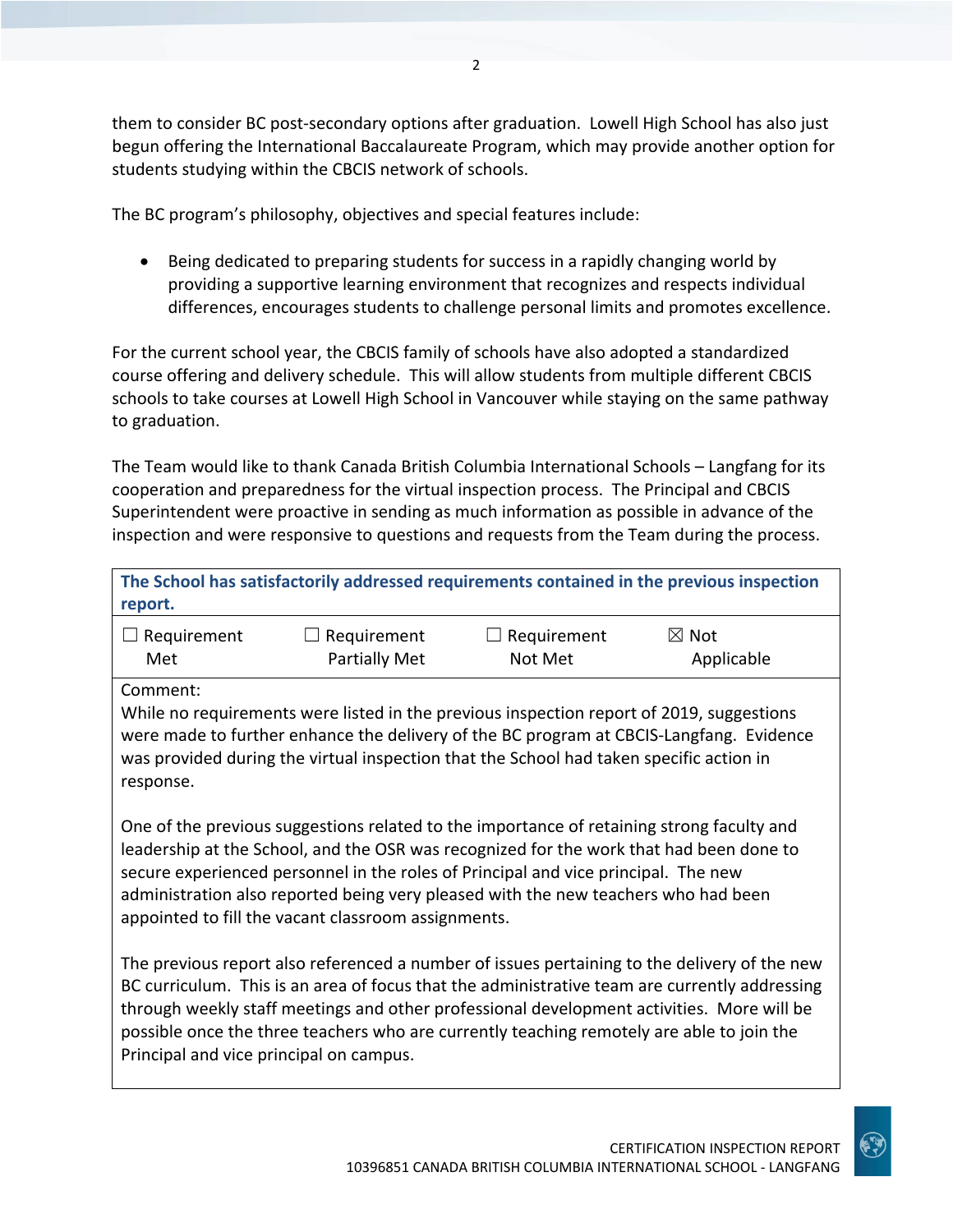Increasing marketing and recruitment efforts were also included with the previous year's suggestions. Unfortunately, the lockdown resulting from the COVID-19 pandemic made it impossible to conduct many of the routine processes that would have identified candidates to enter the grade 10 program this year. This is reflected in the small size of this year's grade 10 population.

Other suggestions related to challenges with the facility. The BC program has been moved into a new international building which includes four floors. This was reported to be working for the current size of the School, however, it may need not be suitable if there is significant enrollment growth in the future.

#### **BUSINESS PLAN 1.0**

spring.

|                                                                                                                                                                                                                                                                                                                                                                                                                                                                                                                                                                                              | confirming the sustainability of the program. | The Owner/Operator has submitted a business plan to the BC Ministry of Education,                                                                                                                                                                                                                                                                                                                                                                                                |  |
|----------------------------------------------------------------------------------------------------------------------------------------------------------------------------------------------------------------------------------------------------------------------------------------------------------------------------------------------------------------------------------------------------------------------------------------------------------------------------------------------------------------------------------------------------------------------------------------------|-----------------------------------------------|----------------------------------------------------------------------------------------------------------------------------------------------------------------------------------------------------------------------------------------------------------------------------------------------------------------------------------------------------------------------------------------------------------------------------------------------------------------------------------|--|
| $\boxtimes$ Requirement<br>Met                                                                                                                                                                                                                                                                                                                                                                                                                                                                                                                                                               | Requirement<br><b>Partially Met</b>           | Requirement<br>Not Met                                                                                                                                                                                                                                                                                                                                                                                                                                                           |  |
| Comment:<br>The Team reviewed the business plan for the School and concluded that the global pandemic<br>interrupted the progress that was being attempted toward increasing the student<br>population. Despite two years of declining enrolment at the School, the Superintendent, OSR<br>and Principal all believe that the School remains a viable enterprise with the full support of<br>the Owner/Operator. The Principal confirmed that a robust marketing and recruiting plan is<br>in place to promote the school to prospective grade 10 students for the 2021/22 academic<br>year. |                                               |                                                                                                                                                                                                                                                                                                                                                                                                                                                                                  |  |
|                                                                                                                                                                                                                                                                                                                                                                                                                                                                                                                                                                                              |                                               | Work is also being done to ensure that the current student body and their parents are<br>pleased with the experience they are having with the BC program, to ensure they will 'good<br>mouth' the School to prospective families and their children. The Principal indicated that a<br>degree of trust and credibility has to be earned back following the inability of the School to<br>offer face-to-face instruction once the period of lockdown from the pandemic ended last |  |

Currently three of the five BC program teachers are working remotely. Once they are able to join the staff in person, this should help to further enhance the school experience for students. The Principal is also committed to building the school's enrolment back up from the current 62 students (with only eight in grade 10), to above the 136 it was at its peak three years before.

A complicating factor that has resulted from the pandemic has been the apparent decision of some parents to no longer want their children to travel offshore for university. This may

CERTIFICATION INSPECTION REPORT 10396851 CANADA BRITISH COLUMBIA INTERNATIONAL SCHOOL - LANGFANG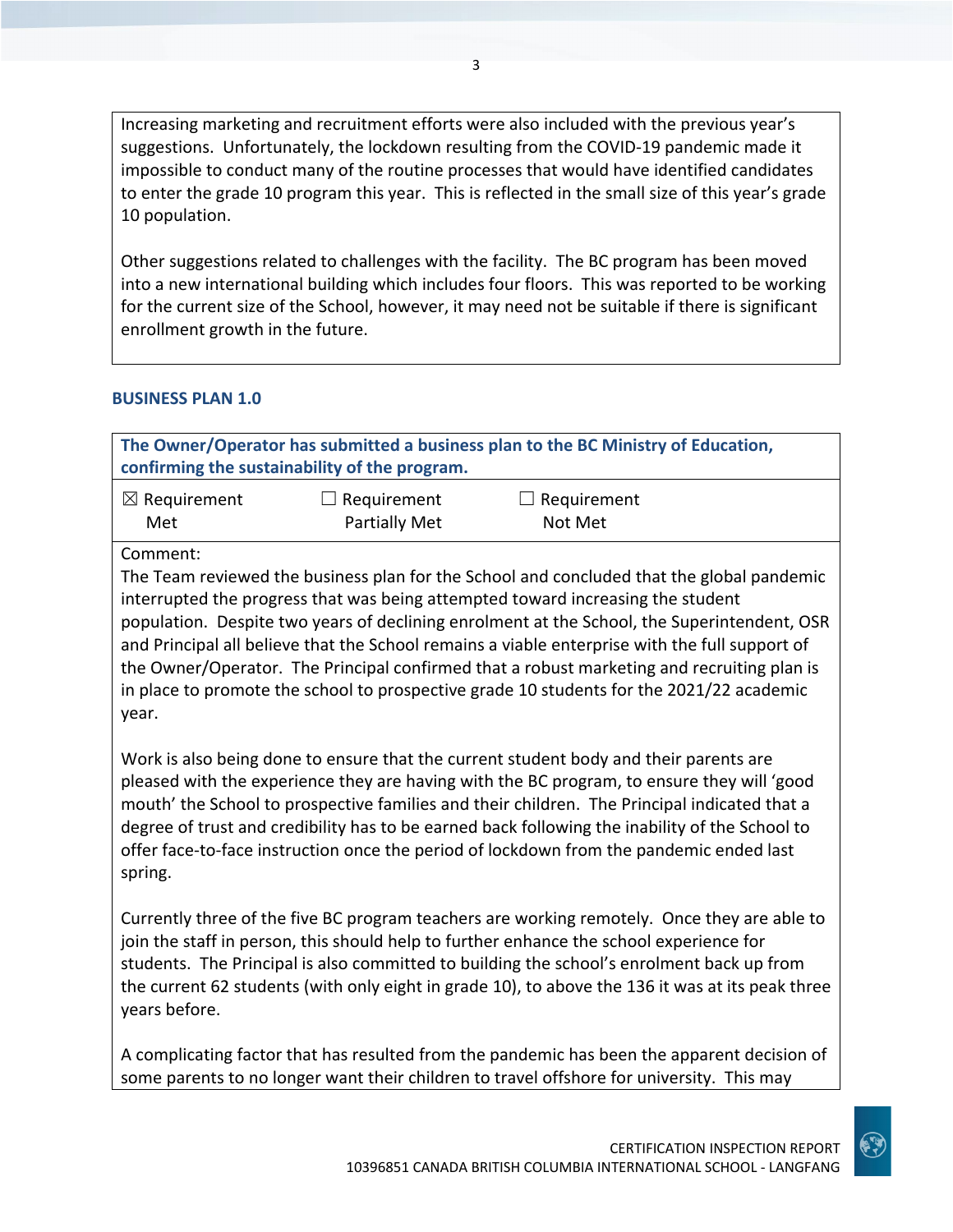detract from the appeal of the BC program in the short term. CBCIS-Langfang also has the challenge of another grade 10 program that is now being offered at the host school that may have attracted some of the potential clientele. This will be a situation that may require further review by the Owner/Operator to ensure the long-term sustainability of the BC program.

### **INSPECTION CATALOGUE 2.0**

| 2.02 The Owner/Operator meets all requirements as set forth in the BC Global Education<br>Program Offshore Schools Certification Agreement (the Agreement).                                                                                                                                                                                                                                                                                                                                                                                |                                                                            |                                                                                        |  |
|--------------------------------------------------------------------------------------------------------------------------------------------------------------------------------------------------------------------------------------------------------------------------------------------------------------------------------------------------------------------------------------------------------------------------------------------------------------------------------------------------------------------------------------------|----------------------------------------------------------------------------|----------------------------------------------------------------------------------------|--|
| $\boxtimes$ Requirement<br>Met                                                                                                                                                                                                                                                                                                                                                                                                                                                                                                             | $\Box$ Requirement<br><b>Partially Met</b>                                 | $\Box$ Requirement<br>Not Met                                                          |  |
| Comment:<br>Agreement with the Province of BC.                                                                                                                                                                                                                                                                                                                                                                                                                                                                                             |                                                                            | The Team confirmed that the Owner/Operator meets all the requirements set forth in the |  |
| The Owner/Operator and staff of the parent company, Beijing Kezhi Times International<br>Consulting Company Ltd., run a system of six BC offshore schools as well as Lowell High<br>School in Vancouver. This system, referred to as Canada British Columbia International<br>Schools (CBCIS) employ a full-time superintendent who provides leadership in areas such as<br>curriculum implementation and associated professional development. A number of benefits<br>of this system-level coordination were noted during the inspection. |                                                                            |                                                                                        |  |
| Commendation:<br>The Owner/Operator is commended for employing a full-time Superintendent to provide<br>leadership in areas such as curriculum, assessment and professional development.                                                                                                                                                                                                                                                                                                                                                   |                                                                            |                                                                                        |  |
|                                                                                                                                                                                                                                                                                                                                                                                                                                                                                                                                            | operate the offshore school, as outlined in section 5.03 of the Agreement. | 2.03 The Owner/Operator has written approval from the appropriate government entity to |  |
| $\boxtimes$ Requirement<br>Met                                                                                                                                                                                                                                                                                                                                                                                                                                                                                                             | Requirement<br><b>Partially Met</b>                                        | $\Box$ Requirement<br>Not Met                                                          |  |
| Comment:<br>The Team reviewed documentation provided for the virtual inspection that confirmed the<br>following information was on file:<br>A 2018 Letter of Approval/No Objection from the Hebei Langfang Education Bureau<br>and the Principal of the host school expressing support for the operation of CBCIS-L.<br>The letter of approval is effective until December 2022;                                                                                                                                                           |                                                                            |                                                                                        |  |

• A 2020 certificate (valid until 2025) from the Administration for Public Institution Registration of Langfang City, approving the operation of host school; and

 $\mathbf{G}$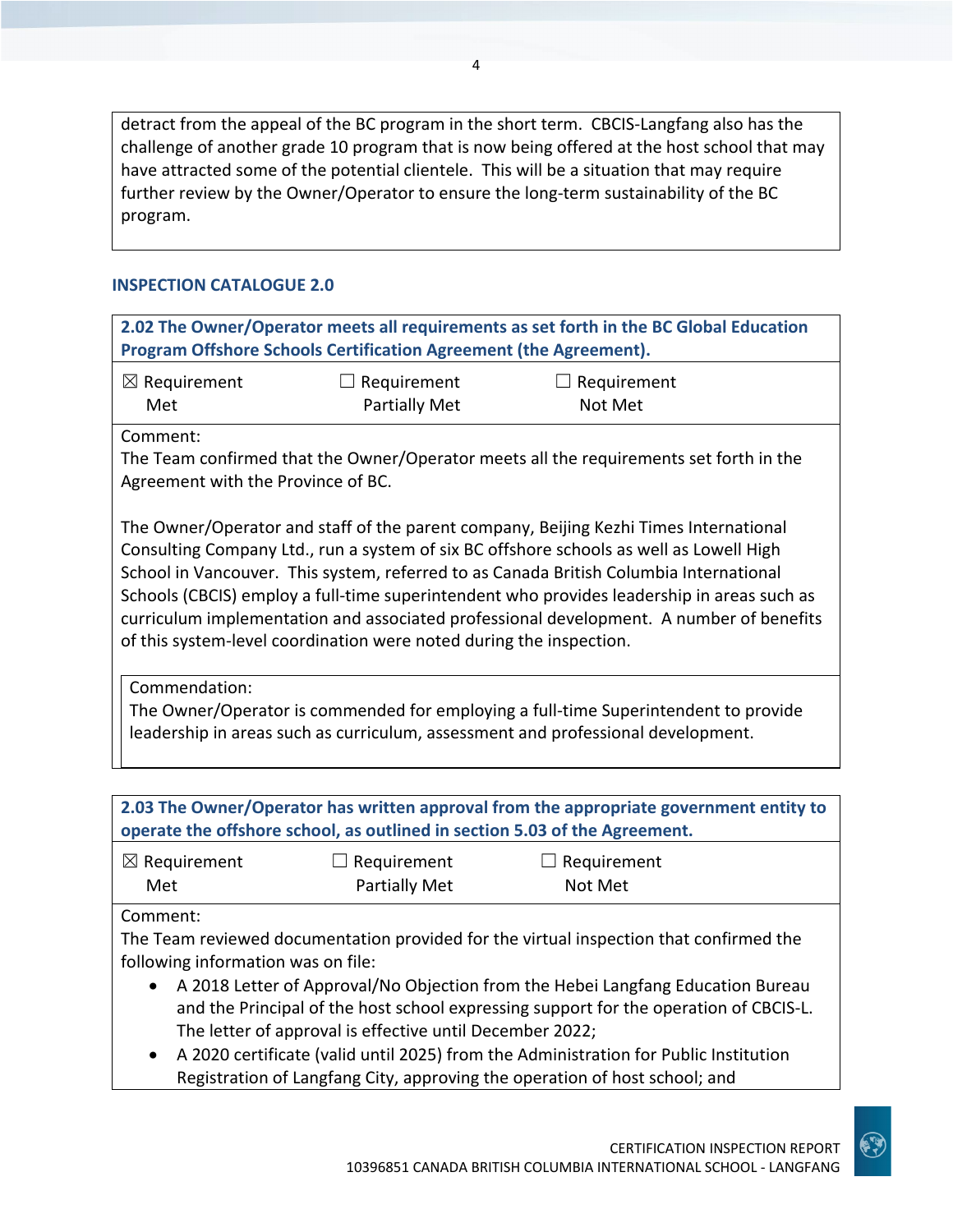• A business license from the local authority approving the operation of the School until 2030.

| 2.04-2.05 The School meets local building, safety and cafeteria codes and regulations. The<br>facilities are deemed to be suitable to support the BC program. |                                                |                                                                                                                                                                                                                                                                                                                                                                                       |  |
|---------------------------------------------------------------------------------------------------------------------------------------------------------------|------------------------------------------------|---------------------------------------------------------------------------------------------------------------------------------------------------------------------------------------------------------------------------------------------------------------------------------------------------------------------------------------------------------------------------------------|--|
| $\Box$ Requirement<br>Met                                                                                                                                     | $\boxtimes$ Requirement<br>Partially Met       | $\Box$ Requirement<br>Not Met                                                                                                                                                                                                                                                                                                                                                         |  |
| Comment:<br>program.                                                                                                                                          |                                                | Recognizing that this was a virtual inspection, the Team was limited to reviewing the<br>documentation provided and viewing pictures and video supplied by the School. Copies of<br>building, fire and cafeteria compliance documents were made available to the Team, and<br>based on this information, it appears that the facilities are suitable for offering the BC              |  |
|                                                                                                                                                               | the cafeteria are shared with the host school. | CBCIS-L moved into a newly renovated 'International Building' at the start of the 2020/21<br>school year. Classrooms and Wi-Fi connectivity were reported to be adequate to support the<br>BC program. The School also has access to other facilities on the campus including science<br>labs, auditorium, a sports field and gymnasium. Other facilities such as the dormitories and |  |
| to Lowell High School in Vancouver.                                                                                                                           |                                                | The Team confirmed that the School has emergency plans in place, including a detailed<br>Emergency Response Manual that identifies protocols with appropriate response scenarios.<br>In the event of an unplanned temporary or permanent school closure, students from CBCIS-<br>Langfang can be reassigned to one of the company's other BC program campuses in China, or            |  |
| requirements of the local authority.                                                                                                                          |                                                | The School has followed strict health and safety protocols that were implemented for both<br>the host school and the BC program. These have been established to comply with the                                                                                                                                                                                                       |  |
|                                                                                                                                                               |                                                | The School participates in all routine emergency drills conducted by the host school.                                                                                                                                                                                                                                                                                                 |  |
| Requirement:<br>communication network.                                                                                                                        |                                                | The blank template within the Emergency Response Manual needs to be populated with the<br>names and contact information for all key personnel including those who are part of the                                                                                                                                                                                                     |  |
|                                                                                                                                                               |                                                |                                                                                                                                                                                                                                                                                                                                                                                       |  |

 $\odot$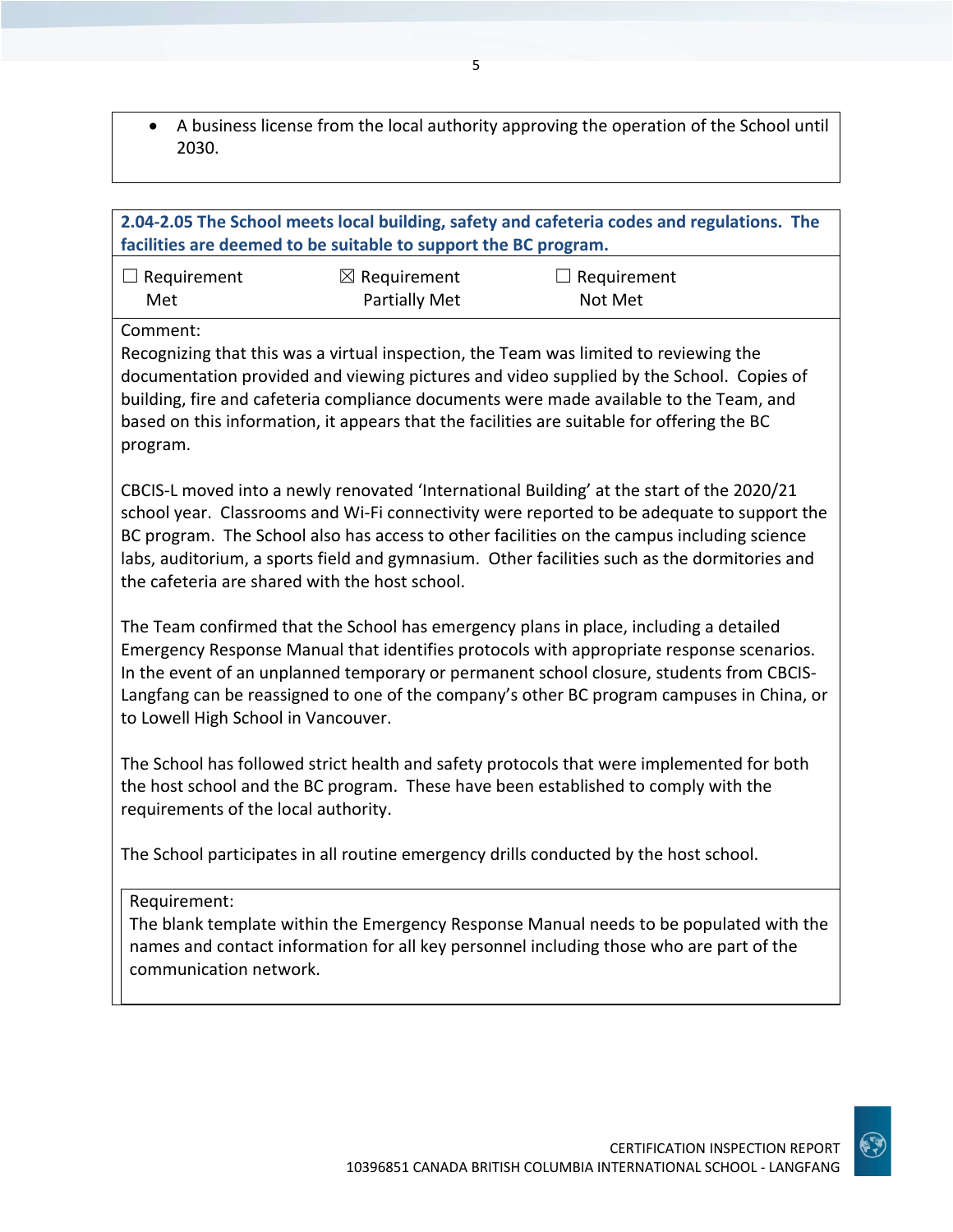| 2.06 Offshore School Representative (OSR) - The Owner/Operator must appoint an<br>individual to act as offshore school representative. This individual must be confirmed by<br>the province and must meet all of the requirements set out in section 14 of the Agreement.                                                                                                                                                                           |                                                                                                                                                                                                                                                                                                                                      |                                                                                             |  |  |
|-----------------------------------------------------------------------------------------------------------------------------------------------------------------------------------------------------------------------------------------------------------------------------------------------------------------------------------------------------------------------------------------------------------------------------------------------------|--------------------------------------------------------------------------------------------------------------------------------------------------------------------------------------------------------------------------------------------------------------------------------------------------------------------------------------|---------------------------------------------------------------------------------------------|--|--|
| $\boxtimes$ Requirement<br>Met                                                                                                                                                                                                                                                                                                                                                                                                                      | $\Box$ Requirement<br><b>Partially Met</b>                                                                                                                                                                                                                                                                                           | $\Box$ Requirement<br>Not Met                                                               |  |  |
| Comment:                                                                                                                                                                                                                                                                                                                                                                                                                                            | The Offshore School Representative (OSR) is well qualified for the position, having extensive<br>experience as an educator in BC offshore schools and as an educational consultant. He has<br>also worked in international education at the post-secondary level in BC and is well<br>connected in the offshore education community. |                                                                                             |  |  |
|                                                                                                                                                                                                                                                                                                                                                                                                                                                     | with the Superintendent to provide support to the School.                                                                                                                                                                                                                                                                            | The OSR fulfills the responsibilities as outlined in the Agreement and works in partnership |  |  |
| operation.                                                                                                                                                                                                                                                                                                                                                                                                                                          | The OSR is aware of the obligation to report critical information relating to changes in the<br>operation of the School or ownership structure that could significantly impact the School's                                                                                                                                          |                                                                                             |  |  |
| The OSR actively participated in the inspection process and responded in a timely fashion to<br>all communication pertaining to the inspection.                                                                                                                                                                                                                                                                                                     |                                                                                                                                                                                                                                                                                                                                      |                                                                                             |  |  |
|                                                                                                                                                                                                                                                                                                                                                                                                                                                     |                                                                                                                                                                                                                                                                                                                                      |                                                                                             |  |  |
| catalogue for offshore schools.                                                                                                                                                                                                                                                                                                                                                                                                                     |                                                                                                                                                                                                                                                                                                                                      | 2.07 The Principal meets the requirements as outlined in section 2.07 of the inspection     |  |  |
| $\boxtimes$ Requirement<br>Met                                                                                                                                                                                                                                                                                                                                                                                                                      | Requirement<br><b>Partially Met</b>                                                                                                                                                                                                                                                                                                  | $\Box$ Requirement<br>Not Met                                                               |  |  |
| Comment:<br>The Principal is originally from South Africa where he earned baccalaureate and graduate<br>credentials in education. After more than a decade of teaching in South Africa, he began<br>working in a different BC offshore school in China in 2017. He was subsequently appointed<br>to a vice principal position in another of the CBCIS schools and was promoted to the<br>principalship of CBCIS - Langfang this year.               |                                                                                                                                                                                                                                                                                                                                      |                                                                                             |  |  |
| Feedback from the staff surveys and interviews indicated that the Principal is providing<br>excellent leadership and support to staff and students at the School. This is particularly<br>noteworthy considering the challenges of assuming his first principalship during a time when<br>the School was coping with the global pandemic and the Principal was supervising a staff,<br>several of whom were teaching remotely from other countries. |                                                                                                                                                                                                                                                                                                                                      |                                                                                             |  |  |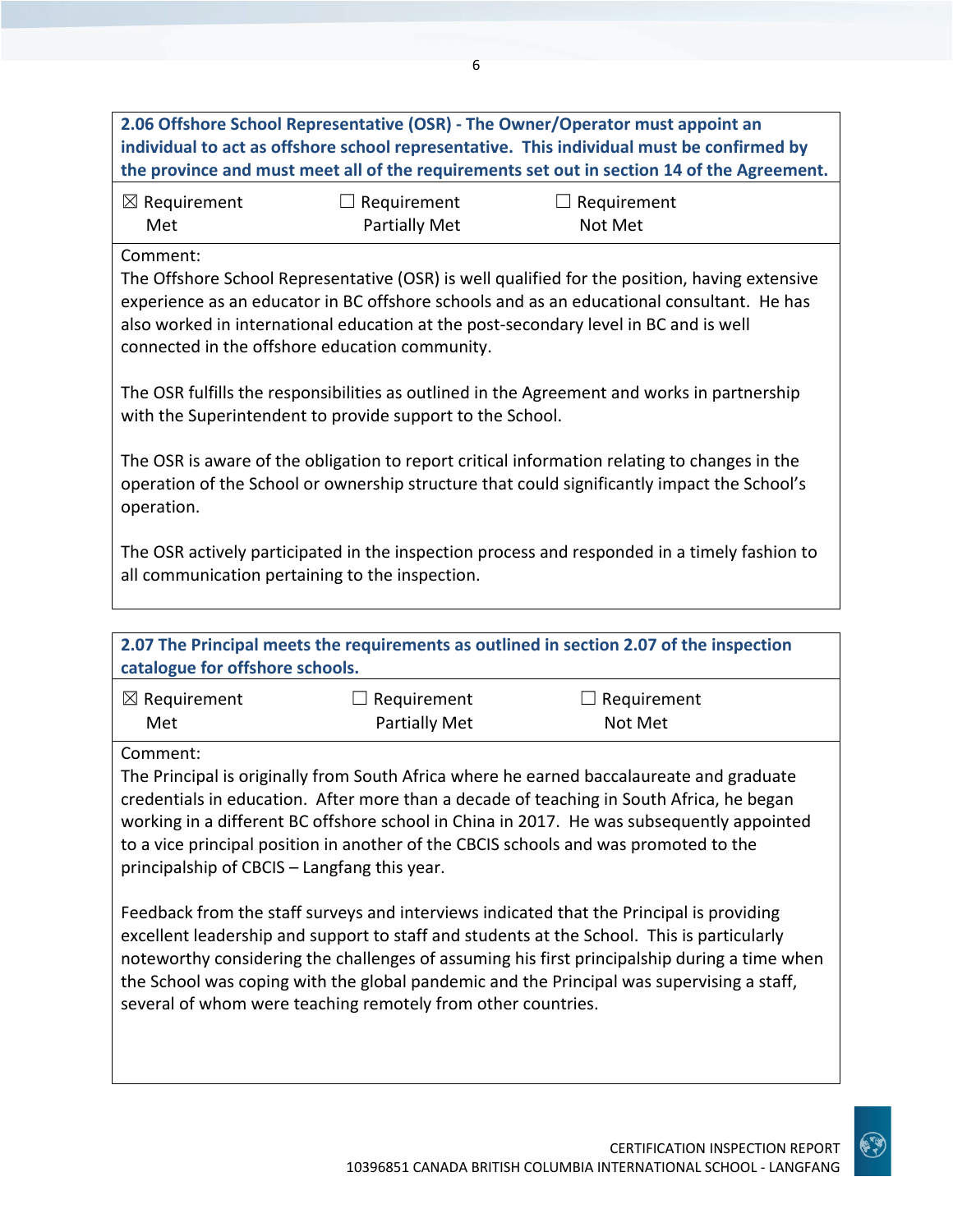Commendation:

The Principal is commended for the work that has been done to build positive relationships with the BC program staff, the host school and the Chinese staff.

| 2.08 The School meets the administrative support requirements as outlined in section 2.08<br>of the inspection catalogue for offshore schools.                                                                                                                                                                                                                                                                                                                                                                                                                                                                                                                                                                                                                                                                                                    |                                     |                        |  |
|---------------------------------------------------------------------------------------------------------------------------------------------------------------------------------------------------------------------------------------------------------------------------------------------------------------------------------------------------------------------------------------------------------------------------------------------------------------------------------------------------------------------------------------------------------------------------------------------------------------------------------------------------------------------------------------------------------------------------------------------------------------------------------------------------------------------------------------------------|-------------------------------------|------------------------|--|
| $\boxtimes$ Requirement<br>Met                                                                                                                                                                                                                                                                                                                                                                                                                                                                                                                                                                                                                                                                                                                                                                                                                    | Requirement<br><b>Partially Met</b> | Requirement<br>Not Met |  |
| Comment:                                                                                                                                                                                                                                                                                                                                                                                                                                                                                                                                                                                                                                                                                                                                                                                                                                          |                                     |                        |  |
| The School has a full complement of administrative support staff that work directly with the<br>BC program Principal. This includes the Chinese host school International Director, the Kezhi<br>Program Manager, and an experienced vice-principal who was transferred in from one of the<br>other CBCIS schools to work with the new principal on the delivery of the program. Chinese<br>homeroom teachers are also in place to support the students in each grade and to act as<br>advisors/counsellors for them. Along with their normal duties, this group has also been<br>supervising the students during classes when the teacher is instructing online from a<br>different location. The School also has an administrative assistant who assists the Principal<br>and teachers with daily needs, teacher housing and visa applications. |                                     |                        |  |
| The Owner/Operator has also hired a Superintendent to support the principals and                                                                                                                                                                                                                                                                                                                                                                                                                                                                                                                                                                                                                                                                                                                                                                  |                                     |                        |  |

The Owner/Operator has also hired a Superintendent to support the principals and leadership teams in each of the Canada British Columbia International Schools. The Superintendent participated in the virtual inspection process.

| 2.09 The School meets the Student Record requirements as outlined in section 2.09 of the |
|------------------------------------------------------------------------------------------|
| <b>Inspection Catalogue for offshore schools.</b>                                        |

| $\boxtimes$ Requirement | $\Box$ Requirement   | $\Box$ Requirement |
|-------------------------|----------------------|--------------------|
| Met                     | <b>Partially Met</b> | Not Met            |

Comment:

The Team examined samples of student files and each included a Permanent Student Record (PSR) card showing the Personal Education Number (PEN). The file also contained the student's report cards and English language assessments, along with the new student and parent consent forms based on the Ministry requirements.

The School is using the TESS Windsor Harts student information system and it was reported that the Permanent Student Record (1704) is stored electronically, with hard copies being placed in the student files.

Despite the limitations of a virtual inspection, the Team was able to verify that student records appeared well-organized, up-to-date, and complete.

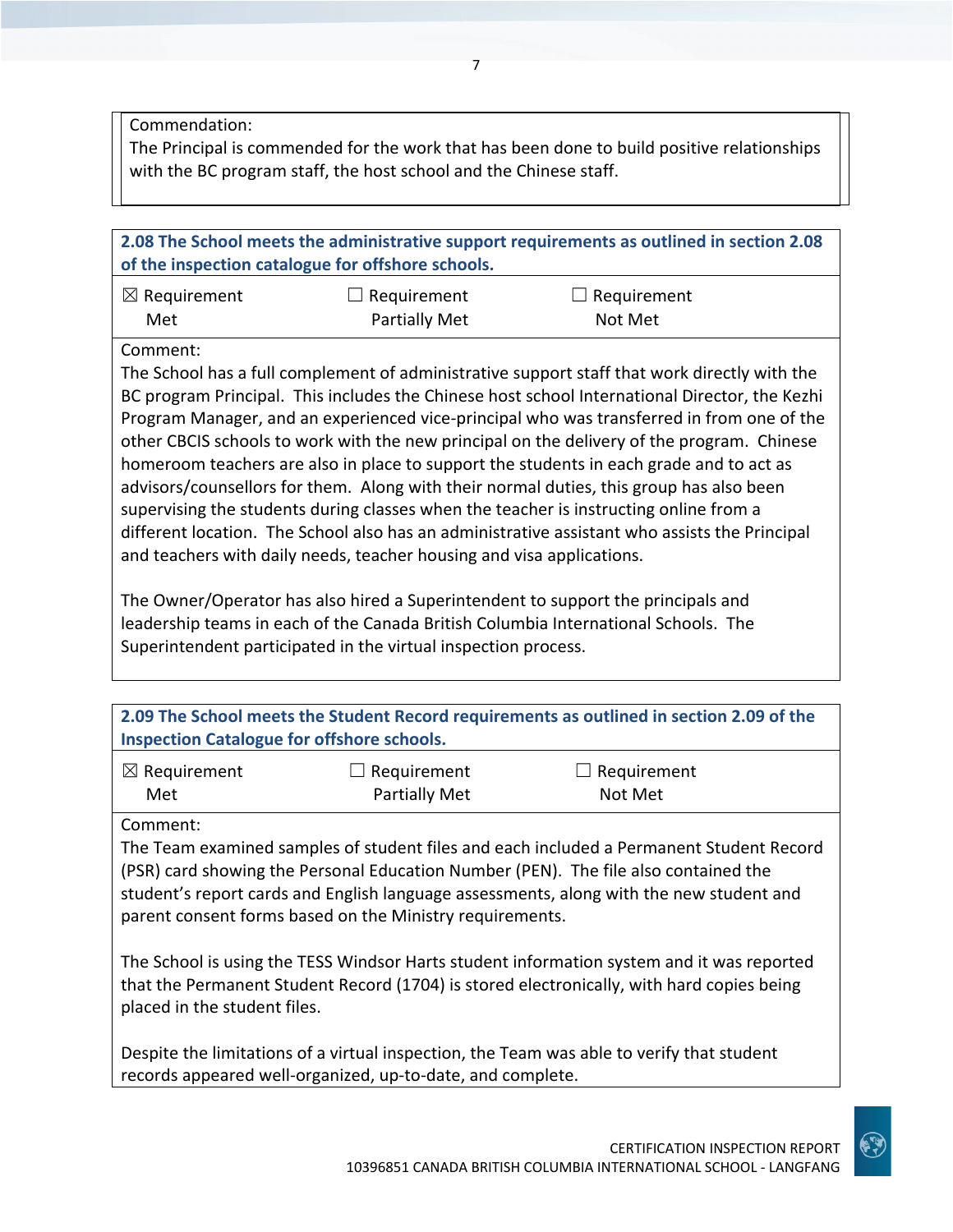| 2.10-2.18 The School meets the teacher certification requirements as outlined in sections |  |
|-------------------------------------------------------------------------------------------|--|
| 2.10-2.18 of the inspection catalogue for offshore schools.                               |  |

| $\boxtimes$ Requirement | $\Box$ Requirement   | $\Box$ Requirement |
|-------------------------|----------------------|--------------------|
| Met                     | <b>Partially Met</b> | Not Met            |

#### Comment:

The Team confirmed that four of the five teachers delivering the BC program have valid and current certification under the Ministry of Education. The fifth member of staff has a current *Letter of Exemption* and is eligible to teach in the program until January 2021. During the inspection it was confirmed that the Teacher Certification Branch had received all required documents from this teacher to complete the review of credentials for eligibility to receive a Certificate of Qualification. This teacher is working under the direct supervision of the Principal.

Teacher contracts were reviewed and found to be complete, addressing all the required areas. Teacher files were also reviewed and appeared to be well organized, including the most recent consent forms. As all but one of the teaching and administrative staff are new this year, teacher and principal evaluations had yet to commence when the inspection took place.

All locally qualified teachers and support staff have evidence of criminal records checks on file.

## **2.19 The School meets the requirements for curriculum implementation outlined in section 2.19 of the inspection catalogue for offshore schools.**

| $\boxtimes$ Requirement | $\Box$ Requirement   | $\Box$ Requirement |
|-------------------------|----------------------|--------------------|
| Met                     | <b>Partially Met</b> | Not Met            |

#### Comment:

The School has worked well to continue to implement the redesigned BC curriculum for grades 10-12. The Team reviewed course overviews and lesson plans, and engaged in online interviews with teachers, administrative staff and a sampling of students. It was able to confirm that all the requirements have been met for full curriculum implementation.

Despite the relative inexperience of several teachers with the BC curriculum, implementation is going quite well. The Principal and vice-principal have offered tremendous support to the new teachers and the Team observed a great deal of collaboration and mutual support between all staff members as they work together to bring the curriculum to life for their ELL students. The Staff meets regularly for weekly staff meetings during which professional development is offered by sharing best practices, encouragement, suggestions and shared expertise. The Team was impressed by the way in which staff members have stretched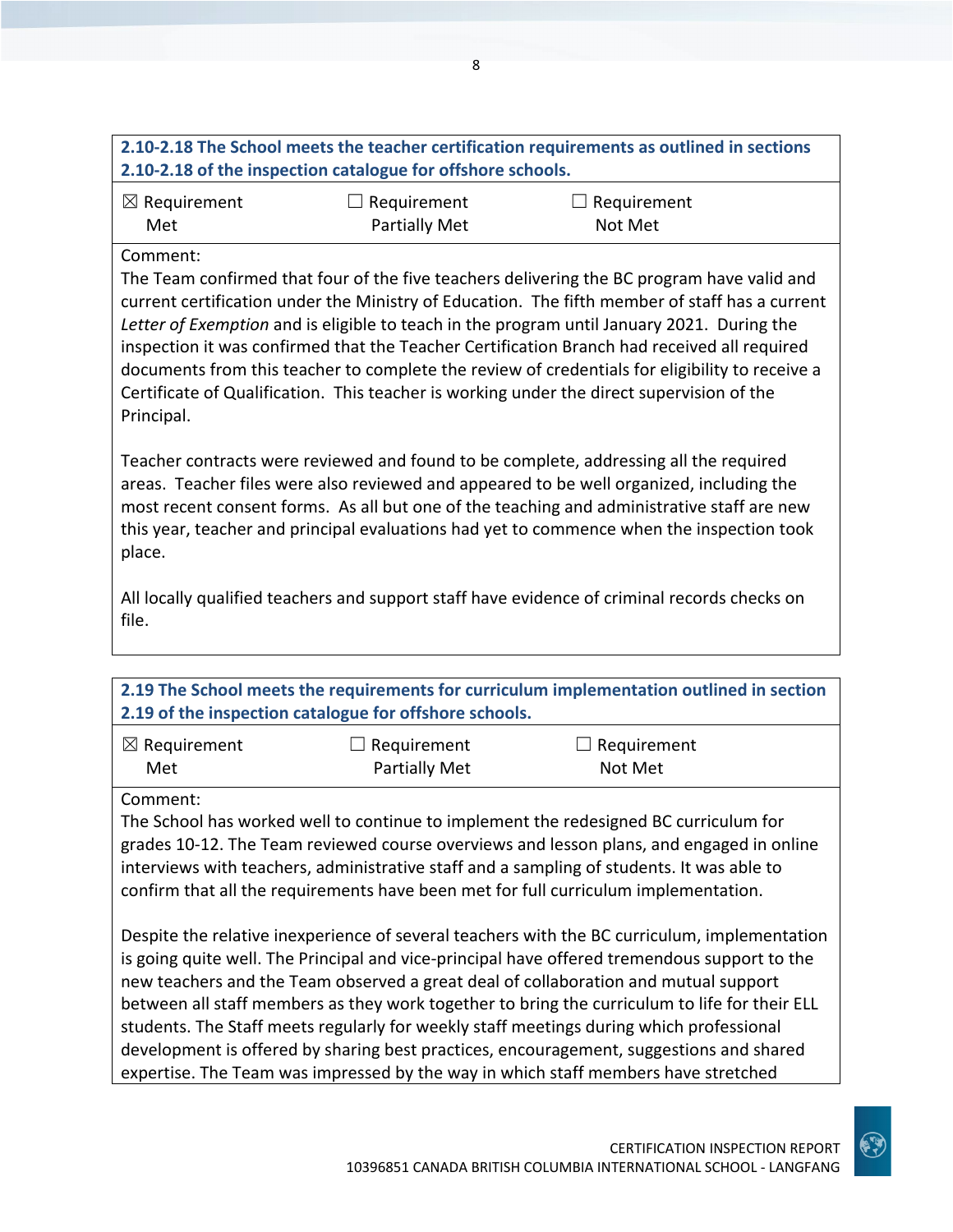themselves and been encouraged and participated in the use of new technologies and platforms.

Inclusion of the core competencies is evident, and students participate in a core competency self-evaluation, however, the Team encourages the staff to explicitly include the core competencies in their course overviews, unit plans, lesson plans and highlight them in their classrooms. The more the students are exposed to the core competencies, the more likely they will be able to make them part of the reflection of their own learning.

Likewise, the First Peoples Principles of Learning are evidently being used by staff, especially in some subject areas. The Team suggests that the Staff further its work to clearly display First Peoples Principles of Learning in teacher planning and instructional practice.

Commendation:

The Team commends the Principal, vice principal and the teachers for their mutual support of each other as they collaborate to bring the curriculum to life.

**2.20 The School meets the requirements for English language assessment and acquisition as outlined in section 2.20 of the inspection catalogue for offshore schools.**

| $\boxtimes$ Requirement | $\Box$ Requirement | $\Box$ Requirement |
|-------------------------|--------------------|--------------------|
| Met                     | Partially Met      | Not Met            |

Comment:

Each student applying to the School must participate in a comprehensive English language assessment that has been revised for all CBCIS schools in China. Students are assessed in listening comprehension, grammar, vocabulary, reading comprehension, writing, and an oral language interview. Rubrics are included for the subjective components. The Team encourages the School to ensure that the revised English language assessment is administered by the Principal or a BC-certified teacher under the supervision of the Principal. The approval for entry into the BC Program should be signed off by the Principal and include the current date.

English language learners in grade 10 begin the year with a BAA ESL 10 – Canadian Studies course. In the second semester, they participate in Composition 10 and Spoken Language 10. Grade 11 students take Composition 11 and Spoken Language 11 throughout the year. Grade 12 students take English Studies 12 in the first semester and one of Composition 12, Spoken Language 12, or Creative Writing 12 in the second semester.

In addition to these courses, the remainder of the curriculum is also provided in English. Teachers work diligently to incorporate communication skills into their lessons and learning activities. Curriculum-specific vocabulary is introduced at the beginning of a unit. ELL learning

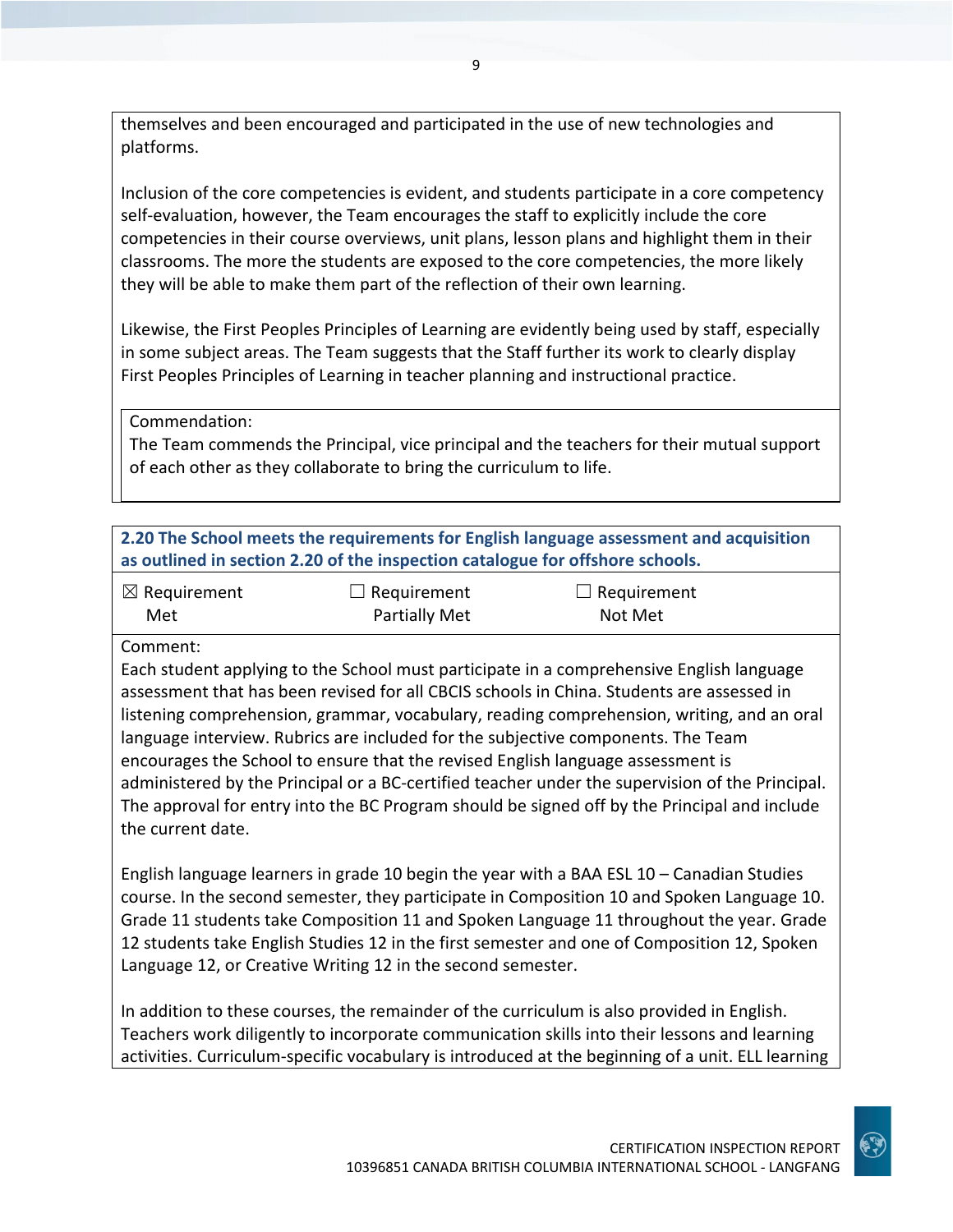strategies are shared at staff meetings and there is an initiative entitled English FIRST that the Staff and student council are promoting.

Assessment of English language proficiency is both formative and summative and occurs regularly in the classroom. In addition, all students participate in regular School-Wide Writes that are marked according to BC Performance Standards' rubrics. These results allow teachers, students, and parents to note the progress that the students have made in their writing skills.

Commendation:

The School is commended for their recent development of a revised English language assessment for use with prospective students.

**2.21(a-e) The School meets the course credit requirements (equivalency, challenge, exemptions and BAA courses) as outlined in section 2.21 (a-e) of the inspection catalogue for offshore schools.**

| $\boxtimes$ Requirement | $\Box$ Requirement   | $\Box$ Requirement |
|-------------------------|----------------------|--------------------|
| Met                     | <b>Partially Met</b> | Not Met            |

Comment:

The School has approval to deliver exempt courses in PHE 10 - 12, Chinese History 10 and Mandarin 11 and 12 that are taught by locally certified teachers under the supervision of the Principal. There is evidence of local teacher certification on file and course overviews were reviewed and found compliant with the curricular framework. Notedly, Chinese History and Mandarin studies are exempt from including core competencies and First People Principles of Learning, however, the Team would encourage these requirements to be included in the PHE 10 – 12 documentation.

This year the School is offering a BAA course entitled ESL 10 – Canadian Studies. The Team was able to confirm that the course has a corresponding BAA code and that the course planning documents, and lesson plans meet all requirements.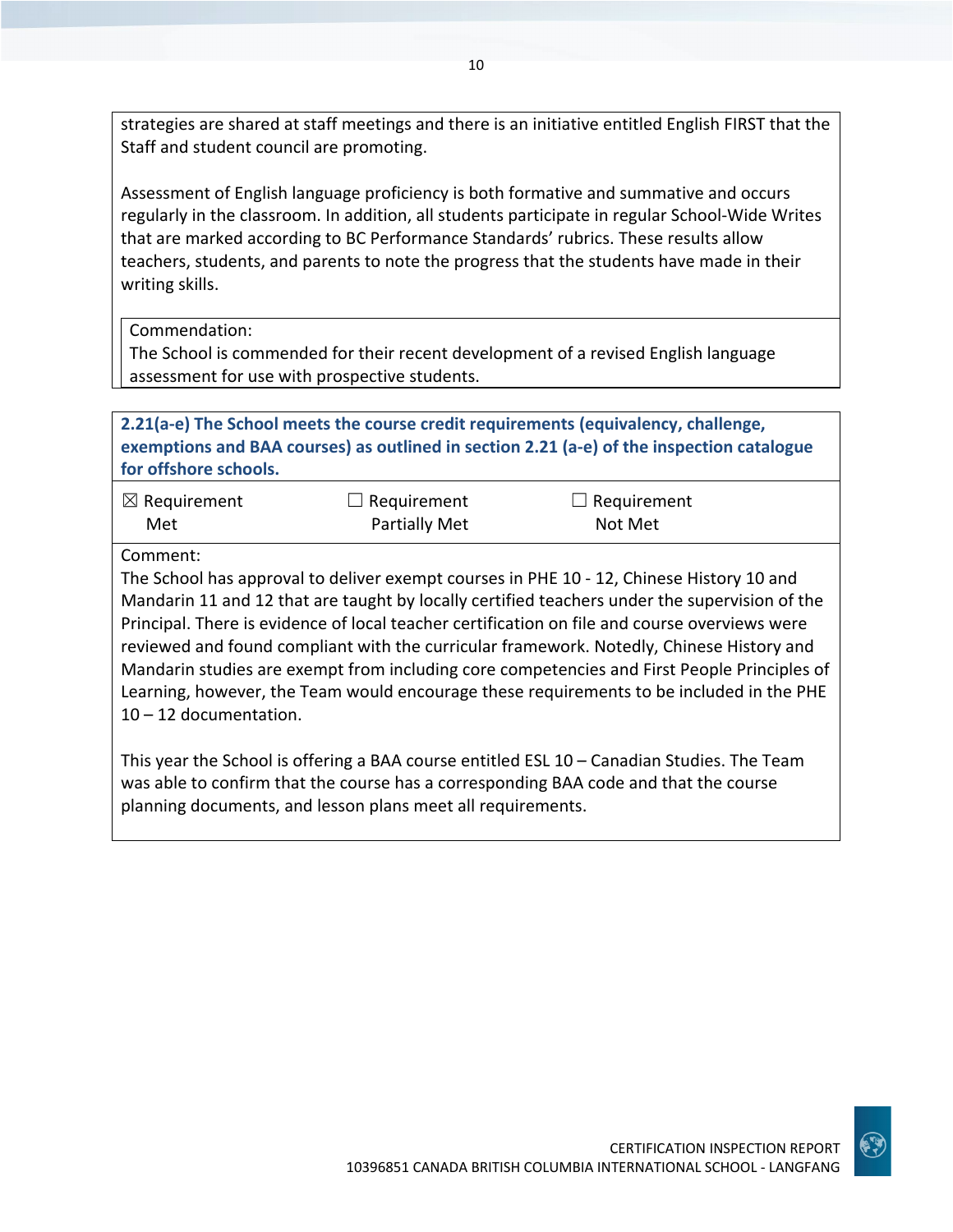**2.21(f-g) The School meets the course overview/course planning requirements as outlined in Schedule B Part I, 2. (e) of the Agreement; namely, that all BC program courses offered in the School meet or exceed the ministry learning outcomes/learning standards identified in the educational program guides for each course.**

| $\boxtimes$ Requirement | $\Box$ Requirement   | $\Box$ Requirement |
|-------------------------|----------------------|--------------------|
| Met                     | <b>Partially Met</b> | Not Met            |

#### Comment:

The Team reviewed curricular documentation providing evidence that grade  $10 - 12$  course documents meet the learning standards of the newly designed educational program guides for each course. These documents include the Big Ideas, curricular competencies, content, teaching strategies, and formative and summative assessment strategies for each unit of study.

The curricular competencies are articulated using *"I can", "I will",* and *"I know"* statements. This suggests that the teachers are on their way to reflect the curricular competencies (Know, Do, Understand) of the new curriculum.

The Team recognized the thoughtful work that the School has put into planning for instruction and transitioning course overviews into the new curricular framework. There is much evidence of purposefully planned activities that encourage student engagement.

In addition to the curricular documents, input from staff and students allowed the School to share the creative, varied and cross-curricular activities that allowed the students to demonstrate their learning. The Team was able to hear about, and in some cases observe models, posters, movies, PowerPoint presentations, inquiry and project-based projects, and countless other assignments that students had participated in. The students recognized how helpful these activities were to their learning, especially those that involved teamwork.

Due to the fact that three of the teachers are teaching remotely, the School has made use of the Chinese homeroom teachers to provide the eyes and ears in the classroom while the teacher is presenting the lesson online. They also serve as liaisons with parents if it is determined the student is struggling. The administration and teaching staff had nothing but praise for the dedication and tremendous effort that the Chinese homeroom teachers provide. Their work has been essential to the delivery of the educational program.

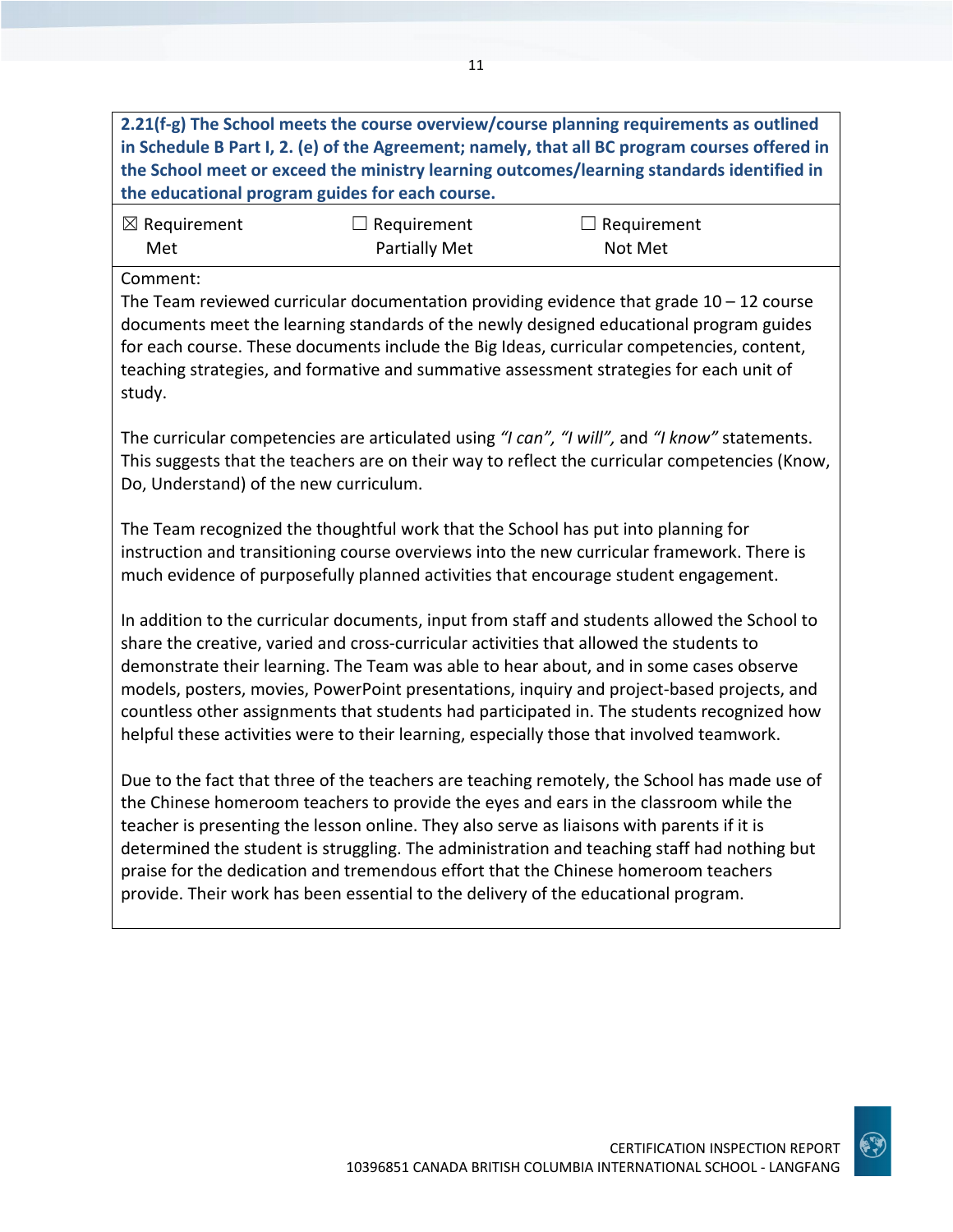Commendation:

The School is commended for the thoughtful work that it has put into planning for instruction and transitioning course overviews into the new curricular framework. There is much evidence of purposefully planned activities that encourage student engagement.

The Chinese homeroom teachers are to be commended for their essential work supporting students in classrooms, when the teachers are delivering online instruction.

**2.22 The School meets the instructional time allotment requirements as outlined in section 4.5 of the inspection catalogue for offshore schools, including the requirements set out in sections 1.1 to 6, with the exception of s. 4(5)(b), 4 (6), 5 (8)(a) and (d) and s. 5.3 of Ministerial Order 41/91, the Educational Standards Order, enacted under the Independent School Act.**

| $\boxtimes$ Requirement | $\Box$ Requirement | $\Box$ Requirement                                                                                                                                                                             |  |
|-------------------------|--------------------|------------------------------------------------------------------------------------------------------------------------------------------------------------------------------------------------|--|
| Met                     | Partially Met      | Not Met                                                                                                                                                                                        |  |
| Comment:<br>850 hours.  |                    | The School provides five-and-a-half hours of instruction per day over 180 days per year with a<br>total of 960 hours of instruction per school year, which exceeds the Ministry requirement of |  |

**2.23 The School meets the assessment methods requirements as outlined in section 2.23 of the inspection catalogue for offshore schools.**

| $\boxtimes$ Requirement | $\Box$ Requirement | $\Box$ Requirement |
|-------------------------|--------------------|--------------------|
| Met                     | Partially Met      | Not Met            |

Comment:

The Team observed evidence of both formative and summative assessment practices. Course overviews reflect assessment methods such as peer and self-reflection, presentations, research assignments, projects, quizzes, tests, homework, and essays. Students are able to receive regular feedback from their teachers despite the fact that in many cases their teachers are not on site.

Every teacher is encouraged to look at student achievement results to inform them about student learning targets. Diagnostic testing allows teachers to ascertain the students' current understanding and abilities to inform the direction of teaching and learning. Students are also encouraged to join peer tutoring sessions, either as tutees or as tutors, according to their abilities. All assessments are designed for the purpose of allowing students to demonstrate that they have met the learning goals outlined in the BC curriculum and that they have fulfilled the standards of the course.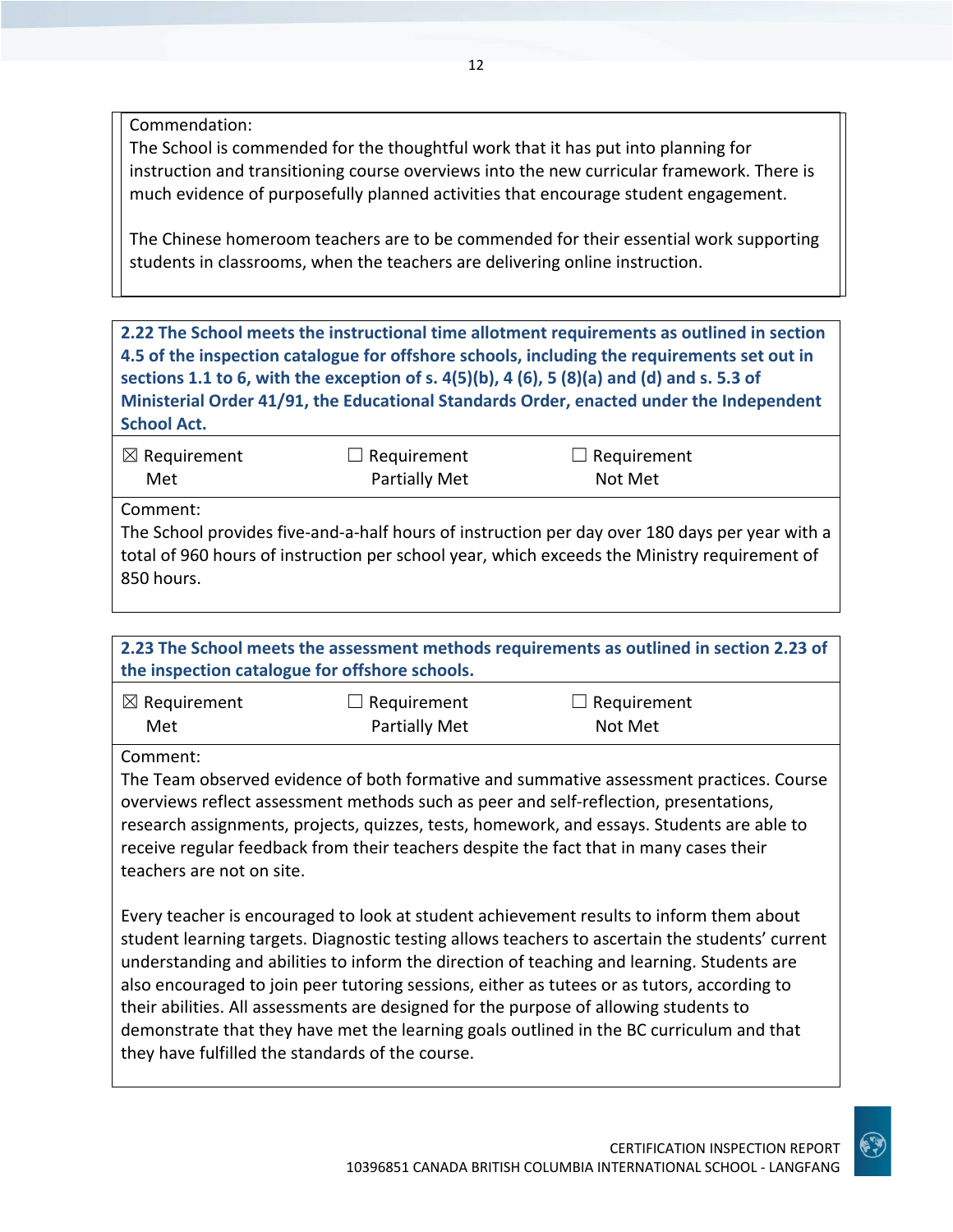Staff are supported in developing their assessment practices through regular professional development, staff training, collaboration and goal setting. The focus is on developing accurate grading practices, differentiated assessment models, effective weighting of assessment criteria, and appropriate assessments for the learning that is being measured.

The Principal oversees the invigilation of all exams in accordance with the security and invigilation procedures for BC provincial exams.

## **2.24 The School meets the learning resources requirements as outlined in section 2.24 of the inspection catalogue for offshore schools.**

| $\boxtimes$ Requirement | $\Box$ Requirement   | $\Box$ Requirement |
|-------------------------|----------------------|--------------------|
| Met                     | <b>Partially Met</b> | Not Met            |

Comment:

Teachers indicate that the classroom resources are adequate and support the implementation of the new curriculum. Each year the Principal connects with the CBCIS Superintendent to determine the future library and classroom print resources needed for the coming year. The School placed a learning resources order last school year, but it has not yet been received by the School.

The School was forced to change locations late in the summer, and it took time for the library to be set up. Staff converted an extra classroom into the new library. It consists of textbooks, class sets of novels, English and Chinese newspapers and magazines, and English and Chinese novels that are available for the students to borrow and read.

The School has access to the host school's computer lab when booked in advance. There are more than 40 desktop computers that are available for use. In addition, the host school has allowed students to bring their own laptops to school in order to complete the work given by the BC teachers while teaching online.

In addition, each classroom is equipped with a smart board and strong Wi-Fi which are used during online teaching.

Due to the fact that most of the staff remains off-campus as the result of travel restrictions, the School makes use of Zoom to conduct online classes and staff meetings, and Schoology to communicate with parents.

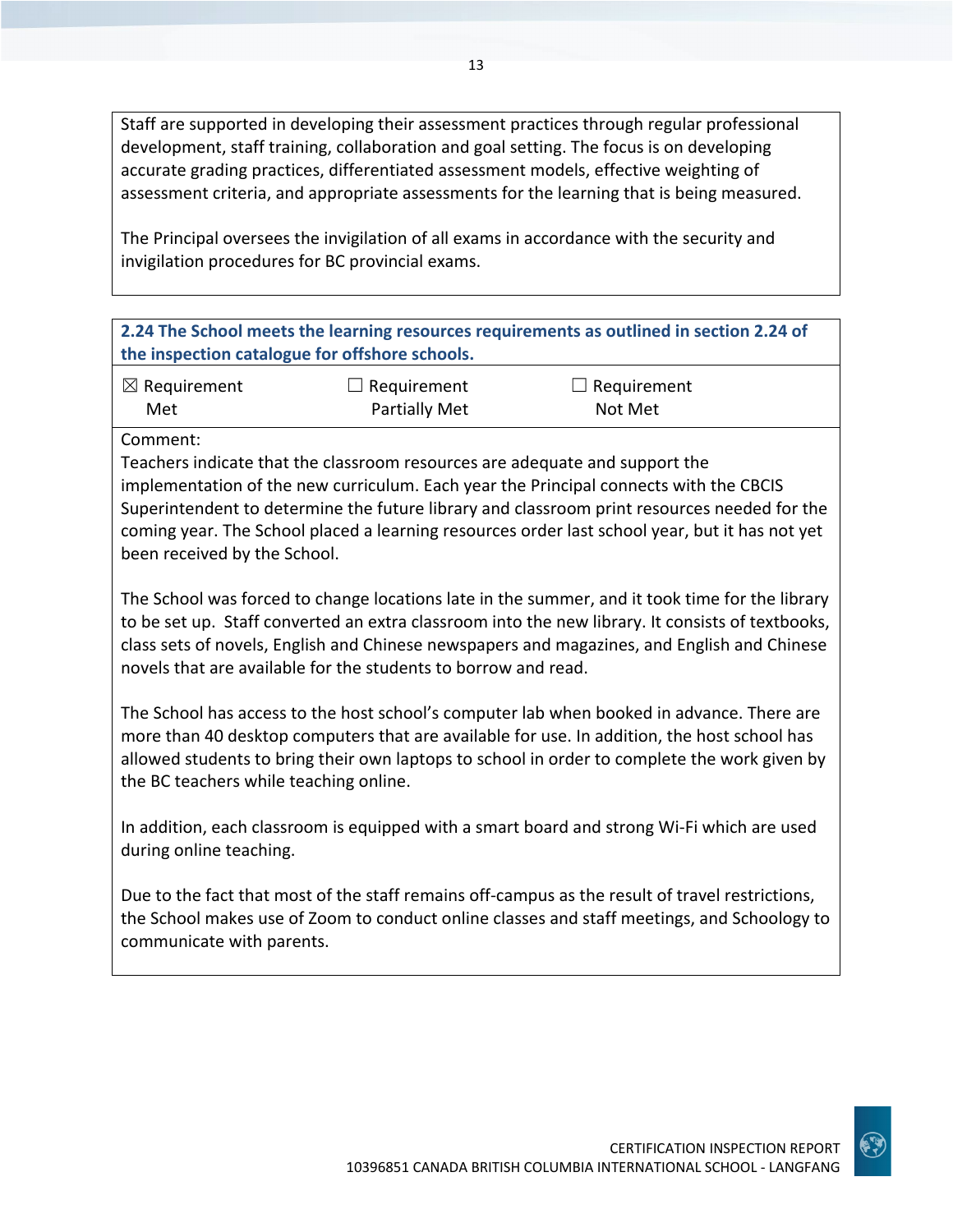|                                                                                                                                                                                                                                                                                                                                                                          | of the inspection catalogue for offshore schools. | 2.25 The School meets the student progress report requirements as outlined in section 2.25 |  |
|--------------------------------------------------------------------------------------------------------------------------------------------------------------------------------------------------------------------------------------------------------------------------------------------------------------------------------------------------------------------------|---------------------------------------------------|--------------------------------------------------------------------------------------------|--|
| $\boxtimes$ Requirement<br>Met                                                                                                                                                                                                                                                                                                                                           | $\Box$ Requirement<br><b>Partially Met</b>        | $\Box$ Requirement<br>Not Met                                                              |  |
| Comment:<br>Interim progress reports are sent home approximately six weeks before each reporting<br>period. This year interim reports have not yet been distributed due to most teachers not<br>being on site and the fact that both the Principal and vice principal are new to the School.<br>The plan is that after midterm exams the interim reports will be issued. |                                                   |                                                                                            |  |
| The Team was able to ascertain that some of the suggested changes have been made to the<br>formal reports to include an account of attendance and a scale of letter grades and<br>percentages. At this point the School has not yet included a statement on any tardiness<br>incidents.                                                                                  |                                                   |                                                                                            |  |
| Despite many teachers not being on site, parents are still informed about their child's<br>progress by the Chinese homeroom teachers as the need arises. They also have access to the<br>Schoology platform that is also used by both teachers and students. The Team appreciated<br>the efforts of the School to keep parents informed about their child's progress.    |                                                   |                                                                                            |  |
| Four formal reports are administered in mid-November, early in January, late March, and the<br>end of June. Parent/student/teacher interviews are scheduled twice a year, one in each<br>semester.                                                                                                                                                                       |                                                   |                                                                                            |  |
| Commendation:<br>The School is commended for their efforts to keep parents informed about their child's<br>progress.                                                                                                                                                                                                                                                     |                                                   |                                                                                            |  |
| 2.26 The School meets the parent/student handbook requirements as outlined in section<br>2.26 of the inspection catalogue for offshore schools.                                                                                                                                                                                                                          |                                                   |                                                                                            |  |
| $\boxtimes$ Requirement<br>Met                                                                                                                                                                                                                                                                                                                                           | Requirement<br><b>Partially Met</b>               | Requirement<br>Not Met                                                                     |  |
| Comment:                                                                                                                                                                                                                                                                                                                                                                 |                                                   | The Team verified that there is a detailed parent/student handbook that has been updated   |  |

for the 2020/21 school year. The Team confirmed that the handbook contains required elements including policies related to appeals and dispute resolution, student admission, student assessment, student conduct and student supervision.

The handbook has also been produced with Chinese translations, making it 'user-friendly' for parents wishing to access information.

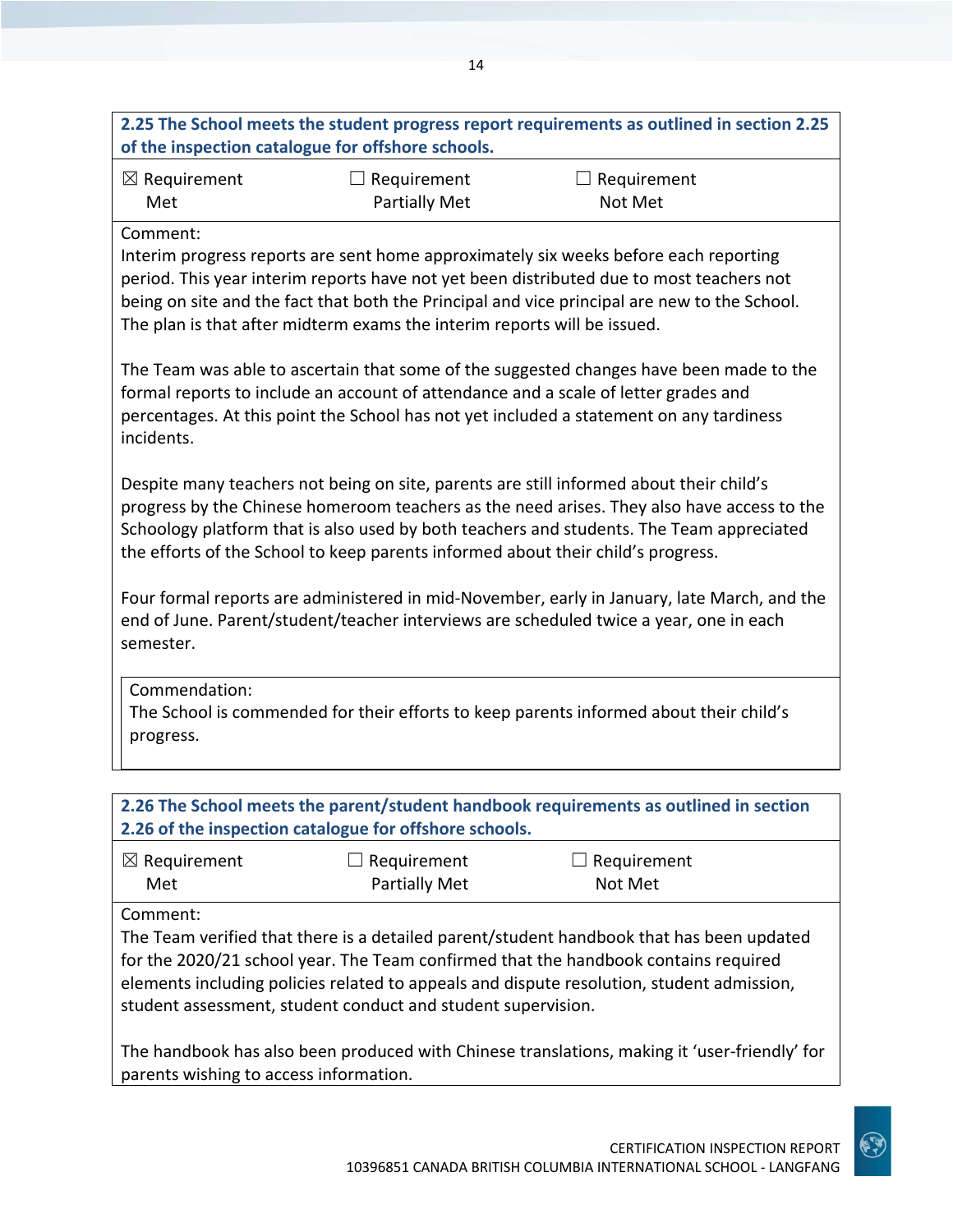| 2.27 The School meets the teacher handbook requirements as outlined in section 2.27 of |                    |                    |  |
|----------------------------------------------------------------------------------------|--------------------|--------------------|--|
| the inspection catalogue for offshore schools.                                         |                    |                    |  |
| $\boxtimes$ Requirement                                                                | $\Box$ Requirement | $\Box$ Requirement |  |
| Met                                                                                    | Partially Met      | Not Met            |  |

Comment:

The Team confirmed that a comprehensive teacher handbook is in place and has been updated for the current school year. This document includes all the required elements to meet the current Ministry of Education requirements.

**2.28 The School meets the distributed learning requirements as outlined in section 18 of the Agreement and section 2.28 of the inspection catalogue for offshore schools.**

| $\boxtimes$ Requirement | $\Box$ Requirement   | $\Box$ Requirement | $\Box$ Not |
|-------------------------|----------------------|--------------------|------------|
| Met                     | <b>Partially Met</b> | Not Met            | Applicable |

Comment:

The School provides students with the opportunity to take Calculus 12 and Anatomy and Physiology 12 through distributed learning (DL) courses. In each case, the courses are delivered through the approved provider, the School District No. 73 Business Company – Global Education. The BC program principal provides all coordination, communication and supervision of the DL courses.

The School has engaged in an equivalency review of the courses offered by the approved provider, Global Education.

## **CONCLUSION**

## **Commendations**

## **The Inspection Team wishes to recognize the Owner/Operator, Principal, staff and Offshore School Representative of Canada British Columbia International School - Langfang for:**

- employing a full-time Superintendent to provide leadership in areas such as curriculum, assessment and professional development;
- the work that has been done to build positive relationships with the BC program staff, the host school and the Chinese staff;
- the mutual support the BC program staff have provided each other as they collaborate to bring the curriculum to life;